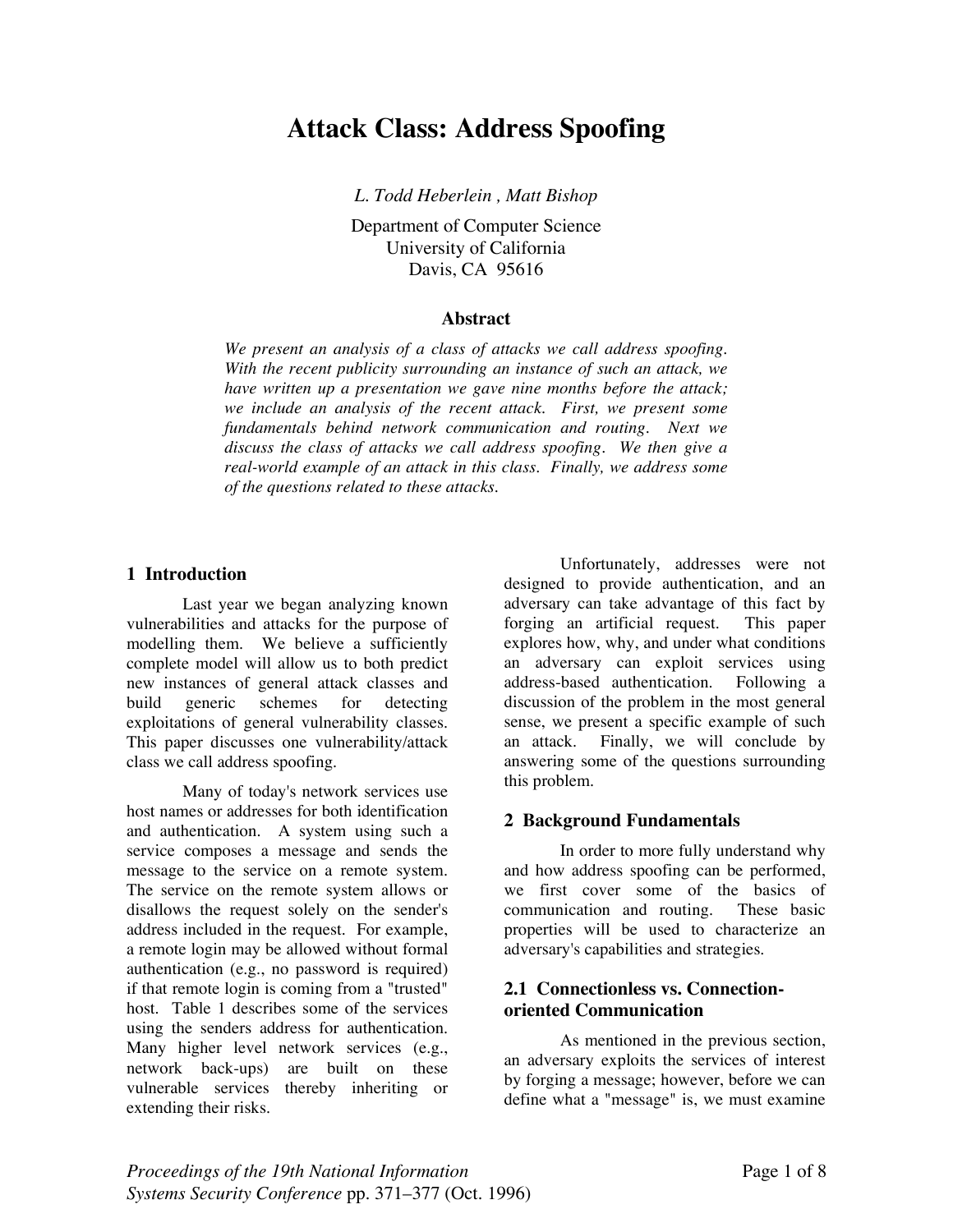some of the fundamentals of network communication.

Communication across a network falls into two broad categories: connectionless and connection-oriented communication. In connectionless communication, typically supplied by a protocol layer such as UDP, no state information about previously exchanged information is kept. If a process wants to send a message to another process which is already waiting, the first process simply constructs the message and gives it to the connectionless protocol layer (e.g., UDP) to deliver. Because no state information is kept, the underlying protocol being used does NOT guarantee that messages will arrive at their destination or even if they will arrive in the order that they were sent. However, this lack of state also makes connectionless protocols such as UDP very efficient and therefore desirable for many network services.

Processes requiring more robust communication, at the cost of some efficiency, use connection-oriented communication; the TCP layer provides such services. Connection-oriented communication "guarantees" that information will both arrive and arrive in order at the destination process, or if delivery could not be made, at least the sending process will be notified. Connectionoriented communication goes through three phases: connection set-up, data exchange, and connection tear-down. Under TCP, the set-up and tear-down process are performed by three way handshakes; the set-up handshake is described below.

The connection set-up is a three way handshake during which each host tells the other its beginning sequence number and acknowledges the beginning sequence number of the other host (see Fig. 1). The connection is NOT considered established until both hosts have acknowledged the other host's sequence number. Once the connection is established, the sequence numbers will be used to guarantee in-order delivery of data. In the first packet exchange in figure 1, Host A (Alice) notifies Host B (Bob) that she wants to establish a connection and provides her starting sequence number X. In the second packet exchange, Bob sends his starting sequence number, Y, and acknowledges that he has received Alice's starting number (it is incremented by one). In the final exchange, Alice acknowledges that she has received Bob's starting sequence number (once again, incrementing Y by one). At this point, the connection is established and data can be exchanged.

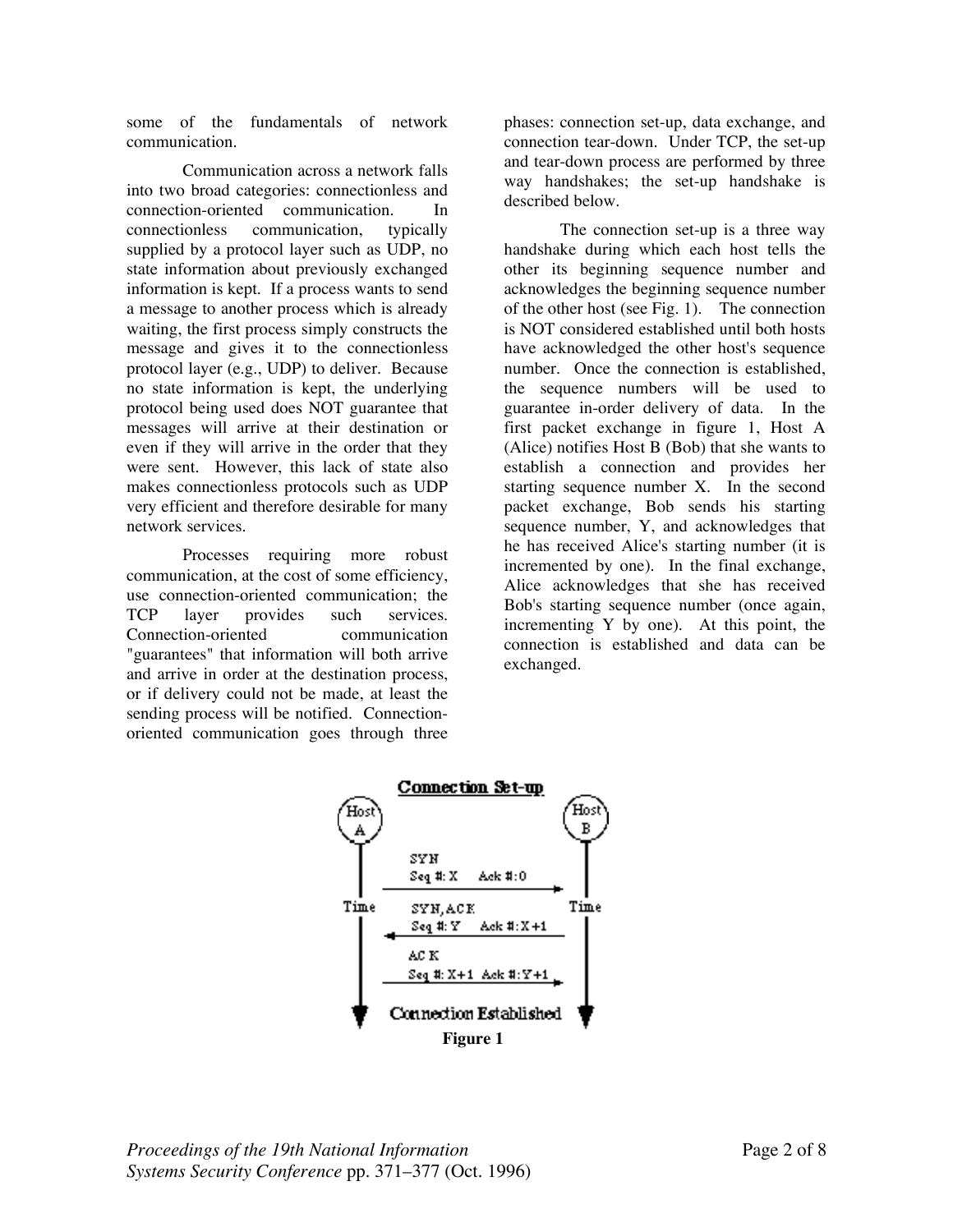| <b>Service</b>          | <b>Explanation</b>                                                                                                                                                                             |
|-------------------------|------------------------------------------------------------------------------------------------------------------------------------------------------------------------------------------------|
| r* commands             | remote login, remote shell, remote copy, etc.; host<br>address can provide authentication by .rhosts and<br>hosts.equiv files.                                                                 |
| mountd                  | file system mounting; host address is used to allow<br>access and access rights. Host access is usually<br>specified in a file called something like /etc/exports.                             |
| <b>TCP/UDP</b> wrappers | wrappers around network services; wrappers are often<br>used to deny access except to a few hosts to network<br>services. IP access/restriction can be set in specific<br>configuration files. |
| <b>firewalls</b>        | IP firewalls are used to restrict access into a network to<br>certain services and certain IP addresses.<br>IP<br>access/restrictions can be set in configuration files.                       |

#### **Table 1**

An important feature to note is that Bob's sequence number, Y, must be used in the third part of the handshake - Alice's second packet. If Alice is not able to demonstrate to Bob that she knows his sequence number, Bob will terminate the connection before it is fully established.

# **2.2 Routing**

Routing, under the internet protocol suite, is almost magical. A host wanting to send a packet to a remote host somewhere else on the internetwork need only place the packet on the network, and the packet will be automatically routed through the network until it reaches its destination. Neither the sending nor receiving host need to know about the underlying architecture of the internetwork (hence, we often refer to an internetwork as a cloud). What is even more interesting for our needs is that, for the most part, during a packet's travels across the internetwork, only the destination address of the packet is examined. Therefore, the source address can be anything, including a non-existent host, and the internetwork will still deliver the message.

In Figure 2, our adversary E (Eve) wants to send a message to B (Bob) pretending to be A (Alice). Fortunately for Eve, she only needs to construct the packet and place it on the internet. The cloud will properly route the packet to Bob, and he will be unable to tell that it was not Alice who sent it. Once again, this feature will be important when we describe the potential attacks.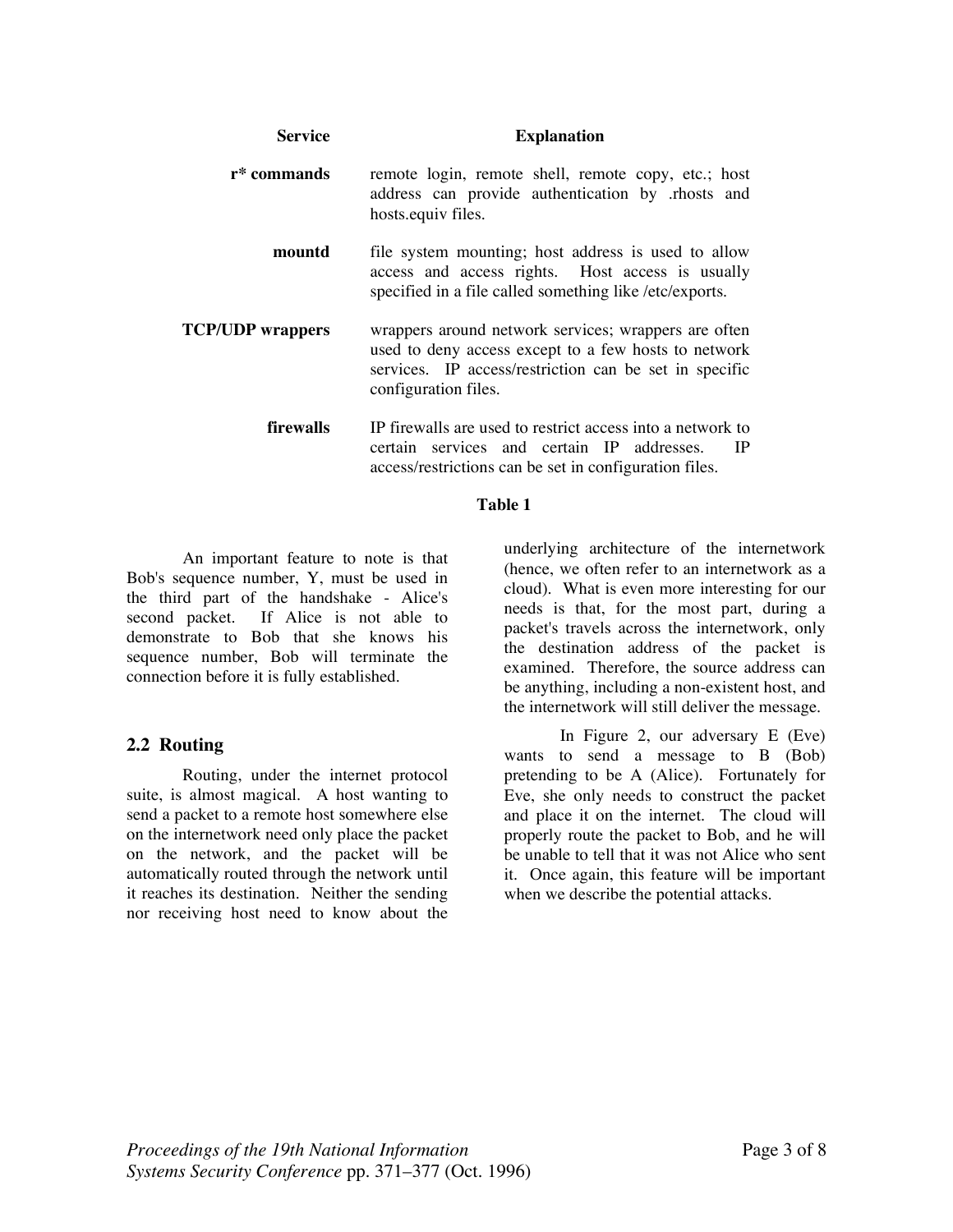## **3 The Attack**

We are now prepared to present the address spoofing attack class. In this section we will explain exactly what we consider is an attack, explain the restriction in the attack, and provide the strategy for an adversary.

## **3.1 Definition**

Our model includes three players, Host A (Alice), Host B (Bob), and the adversary, Host E (Eve). Bob explicitly grants Alice special privileges. This granting of privileges is performed by listing Alice's name (or address) in special configuration files (e.g., .rhosts). Thus, Alice is able to get Bob to perform certain actions, actions he will not perform for just anybody, simply because she is who she says she is. Eve's goal is the following: **To get Bob to perform a specific action that he would perform for Alice but not Eve.**

## **3.2 Restrictions**

We must concern ourselves with two major issues: (1) the placements of Alice, Bob, and Eve and (2) the nature of the communication used to get Bob to perform the desired actions.

## **3.2.1 Architecture**

The placement of the three players can be described as the model's architecture. The most basic architecture has Alice and Bob on the same network as in figure 2. In this scenario, either Eve is also on the same network or she is outside the network. However, for the purpose of this presentation we will examine the more general architecture where Alice and Bob are on separate networks. In this scenario, Eve's location relative to Alice and Bob can be described by one of the following four categories: (1) on the same network as Bob, (2) somewhere on the path between Alice and Bob, (3) on the same network as Alice, or (4) not on either of Alice or Bob's network and not in the path of the data (see figure 3) Each of Eve's four positions will dictate different strategies used by Eve and different defensive/detection strategies used by Alice or Bob.

Please note that the simpler architecture, where Alice and Bob are on the same network, is really a special case of our more general architecture depicted in figure 3. Namely,  $E_1$  and  $E_3$  collapse into one case,  $E_4$ remains as is, and  $E_2$  is eliminated.

# **3.2.2 Communication Nature**

Here we are concerned with how Alice and Bob normally communicate. For if Eve is to get Bob to perform some action by making him believe Alice is requesting it, Eve's communication with Bob must be indistinguishable from Alice's communication with Bob (at least from Bob's perspective). We divide communication into two broad categories we call orders and dialogues. In order communication, Alice sends a single



**Figure 2**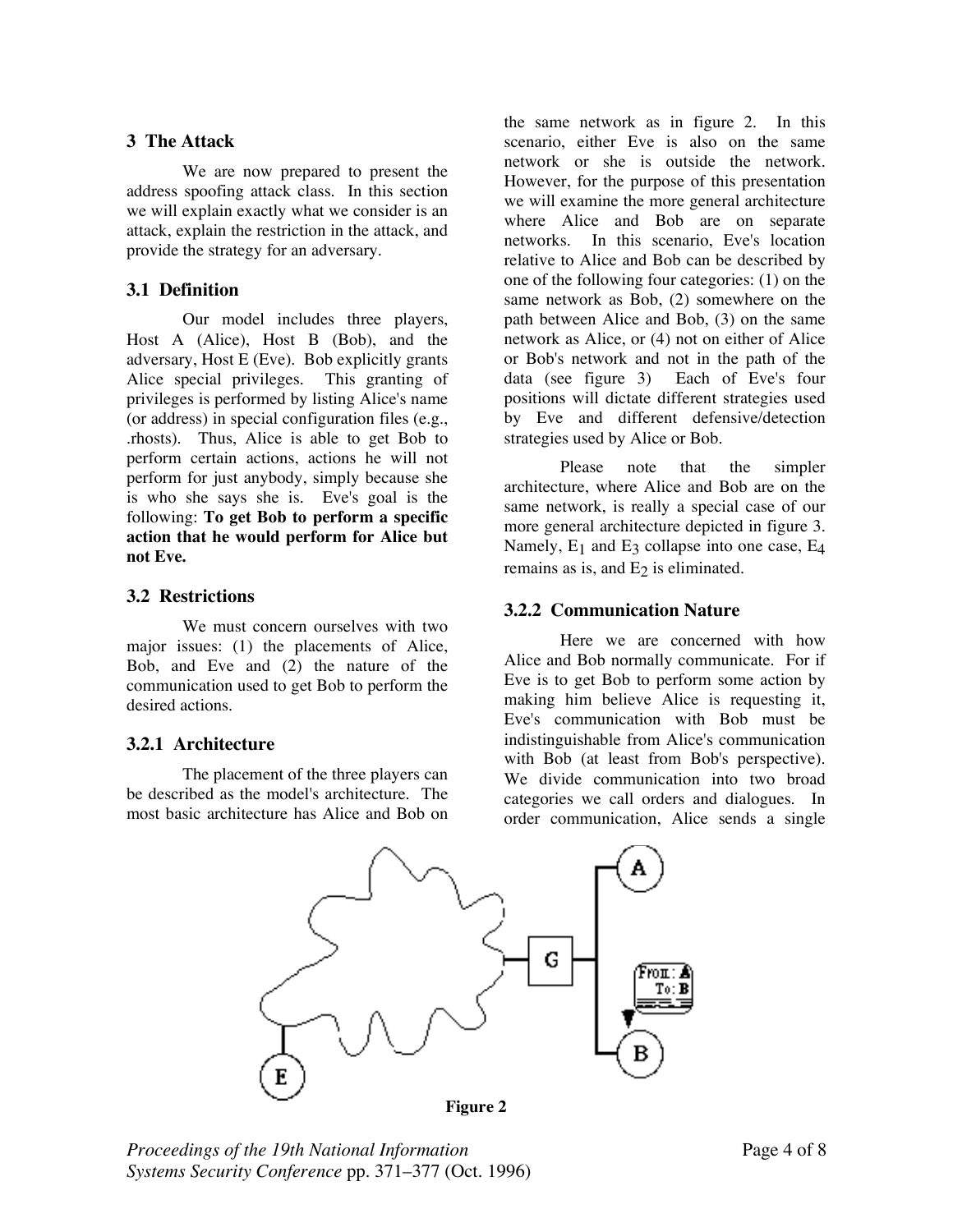message to Bob. Bob may reply, but he we assume he has already carried out the order before replying. A popular form of order communication is the remote procedure call (RPC) over UDP.



procedure call over UDP), then Eve has completed her communication subgoal. However, if communication is dialogue-based, Eve will need to send multiple packets to Bob, the contents of which will

#### In

dialogue communication, Alice and Bob exchange several messages prior to Bob carrying out any request. If the dialogue does not make sense from Bob's perspective, Bob will not carry out the requested action (indeed, Bob may stop the dialogue before he even receives the request). Any communication over TCP must be considered a dialogue because as we showed earlier, several messages (packets) must be exchanged to set up a TCP/IP connection. Furthermore, Bob will be replying to Alice (not to Eve, who is pretending to be Alice). If Alice receives Bob's replies, she may tell Bob that she isn't talking to him, at which point Bob will terminate the dialogue. Eve may need to keep the dialogue going for some time, so she will need to prevent Alice from alerting Bob.

The nature of the communication, order or dialogue, used to get Bob to perform the desired action will dictate Eve's strategy.

## **3.3 Strategy**

For Eve to complete her goal, she must achieve two main subgoals: establish a forged communication with Bob and prevent Alice from alerting Bob until it is too late. we examine each of these goals and their challenges in the following section.

For Eve to transmit a forged packet to Bob, she must simply construct the packet and place it on the network. The routing software in the network will deliver the packet for Eve. If the communication is order-based in which only a single packet is needed (e.g., a remote depend on replies that Bob makes (e.g., Bob's sequence number under TCP). If Eve is in positions  $E_1$ ,  $E_2$ , or  $E_3$ , she is able to observe Bob's responses thereby allowing her to send meaningful subsequent packets to Bob. If Eve is in position E4, she can still observe Bob's responses if she is able to modify the reply path from Bob to Alice. This can easily be done through source routing in IP networks. Modifying router settings are also an option to Eve. Finally, even if Eve is in position E4 and is unable to direct Bob's traffic to Alice through Eve's own network, if Eve can predict Bob's responses (e.g., what Bob's sequence number will be), she can still carry on the communication with Bob. Predicting sequence numbers is discussed in [Morris 85] and [Bellovin 89] and was used in the recently publicized IP spoofing attack.

Eve's second major goal is to prevent Alice from interfering with the attack. Eve can achieve this goal in many ways; we will discuss three: (1) prevent the packets from reaching Alice (or Alice's packets from reaching Bob), (2) take away Alice's ability to respond, and (3) completing the communication before Alice's alerts can reach Bob.. The first approach requires Eve to modify the routing behavior of the network. If Eve is a node in the routing path (e.g., she is a router or has used source routing to make the route flow through her), she simply doesn't forward the packets to Alice. Even if Eve is not on the path between Alice and Bob, she could modify the routing information in one of the routers in the path to misroute Alice's

*Proceedings of the 19th National Information* Page 5 of 8 *Systems Security Conference* pp. 371–377 (Oct. 1996)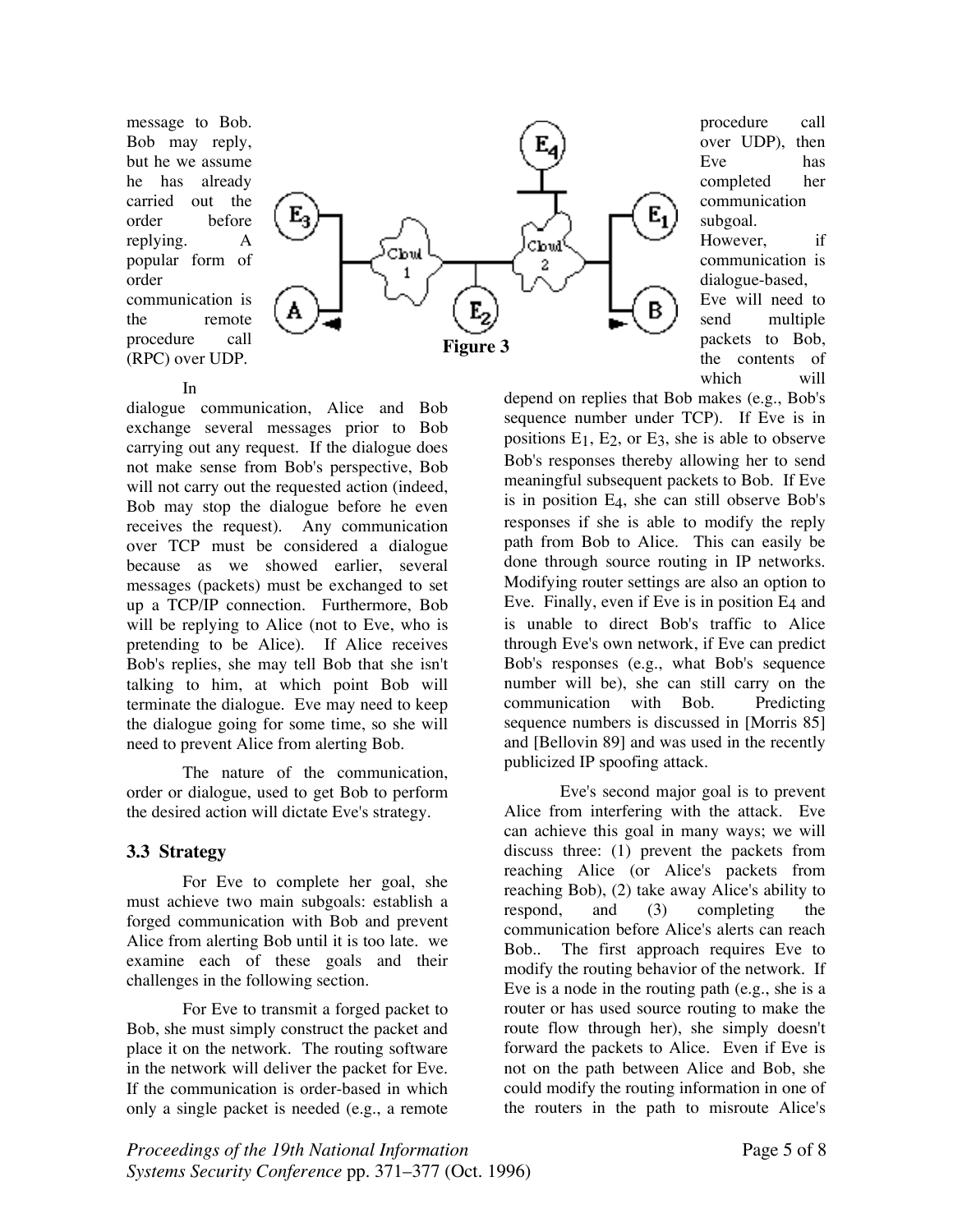packets. Eve could also wait for the internetwork between Alice and Bob to fail and launch her attack then.

The second approach, taking away Alice's ability to respond, can be much simpler for Eve to implement. Eve can  $(1)$ cause Alice to crash (not terribly difficult), (2) wait for Alice to go down for other reasons (e.g., maintenance), or (3) block the TCP/IP part of Alice's operating system so that it cannot process Bob's packets. This latter approach, perhaps the most graceful, was used in the recently publicized IP spoofing attack.

The third approach, completing the communication (at which time Bob has completed the action) before Alice can alert Bob, is trivial in the order-based communication (e.g., RPC). Bob will have completed any operation prior to sending any messages to Alice; therefore, by the time Alice is aware that something it wrong, she is too late. For dialogue-based communication, the solution is more difficult, because Bob will be sending data to Alice before Bob completes the requested operation. However, if the communication between Eve and Bob is much faster than between Alice and Bob, Eve could complete the attack in time.

## **3.4 Attack Summary**

For Eve to achieve her goal of getting Bob to perform an action for Eve when he thinks he is doing it for Alice, Eve must (1) get the forged message to Bob, (2) if necessary carry on a dialogue with Bob, and (3) prevent Alice from interfering with the communication. Internetwork routing will usually take care of the first subgoal for Eve. The last two goals may be achieved in a number of ways; our suggested approaches were by no means complete.

# **4 An Example Attack**

Having mapped out a general plan for Eve to exploit access control which is based on IP addresses or names, we now examine a particular instance of such an attack. The attack, launched this past Christmas, has gained the attention of the popular press, the usenet, and CERT. The attack can be mapped directly onto the general plan we discussed back in March of 1994. The only novel step in this attack was the way in which the attackers prevented the equivalent of Alice (in this case a server to an X-client (Bob)) from responding to Bob's replies. Namely, the attackers filled up Alice's internal TCP/IP structures preventing that layer from responding (by sending a reset, RST) in response to Bob's messages. This approach provides a number of additional benefits; however, we will not discuss them at this time.

This particular attack involved a server (Alice) and an X-client (Bob) (see Figure 4). Eve was in position  $E_4$ . That is, she was unable to observe the messages passing between Alice and Bob.

**Step 1:** "Wedge" Alice's OS such that it cannot process Bob's replies. This is performed by sending multiple connection requests to the rlogin port (port 513) from a non-existent host. Alice responds to each request (the second part of the TCP handshake), but since the originating host does not exist, the third part of the handshake never comes. Alice is left with several partially opened connection, each filling up space in her internal data structures. Alice is only able to support up to eight of these partial connections before internal tables fill up and she stops responding.

Please note that had Eve listed her own IP address in the forged, artificial requests, her own TCP/IP software would have sent a reset command, RST, following Alice's reply. The RST would have freed Alice's data structures. Therefore, Eve had to use an artificial address as the sender of the request—one that would never reply to Alice's responses.

**Step 2:** Predict what Bob's sequence number will be. The attackers approach is essentially the same as those described in [Morris 85] and [Bellovin 89]. Eve sent 20 connection attempts to Bob's remote shell server; the starting sequence number for each connection request incremented by a

*Proceedings of the 19th National Information* Page 6 of 8 *Systems Security Conference* pp. 371–377 (Oct. 1996)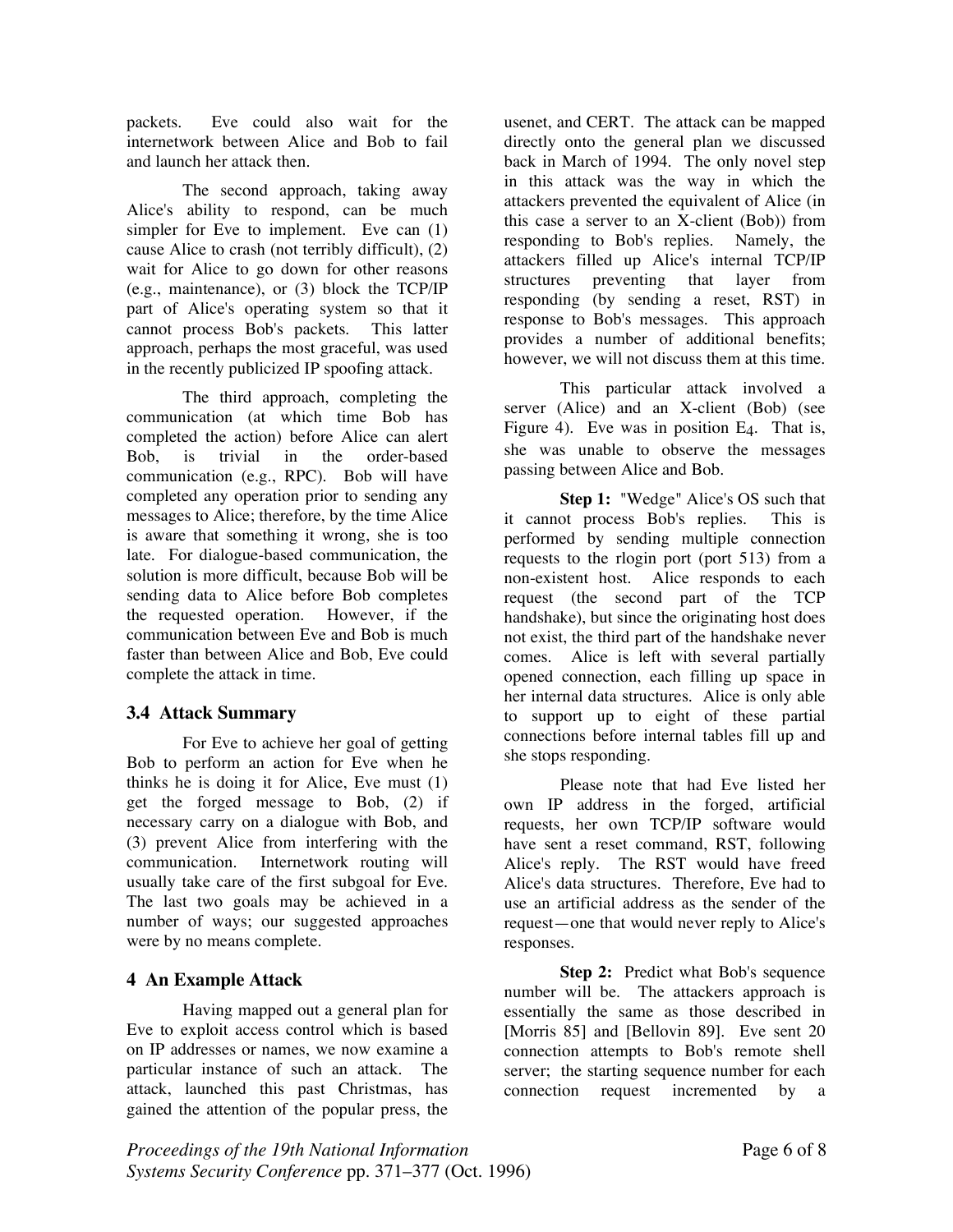

predictable value of 128,000. Eve used her own address in the forged, artificial request to make sure the replies, with Bob's initial sequence numbers, were visible to her.

Bob did not suffer the same fate as Alice, namely halting after a number of connection requests, because Eve canceled each request with a reset command (RST) freeing the internal structures. Eve's own TCP/IP software probably took care of this for her.

**Step 3:** Have a dialogue with Bob pretending to be Alice (which is still in a confused state). In this particular case, the dialogue was a TCP/IP connection to the remote shell server. Although Eve could not see Bob's replies, she accurately predicted that Bob's starting sequence number would be 2,024,384,000—exactly 128,000 more than the last requested shell connection in step 2. Eve's requested action: place a " $+$  +" in the /.rhosts file (a shell command such as "echo + + >> /.rhosts" was sent). Bob, believing the connection was from Alice, carried out the request.

At this stage, the goal we set forth for Eve has been completed. She was able to get Bob (the X-client) to perform an action (place  $a'' + +''$  in /.rhosts) for her; something only Alice could legitimately do. Following this attack, the adversary easily logged into Bob via rlogin. In fact, at this point anyone from anywhere could rlogin to Bob.

## **5 Popular questions**

**Couldn't this attack be simply stopped by configuring routers (or firewalls) to not forward an obviously forged packets?** This is true in limited circumstances. For example, if the gateway G in figure 2 did not forward the packet which states that it is from A onto A's network, then the forgery in figure 2 could not take place. However, this is only a partial solution. If hosts A and B (Alice and Bob) are not on the same network already, this approach cannot work. Furthermore, even if Alice and Bob are on the same network, this cannot prevent attacks coming from Eve if she is on the same network already. In short, this solution is limited in scope. A solution should not be dependent on the network architecture.

**Couldn't we simply write a more secure algorithm for choosing initial sequence numbers?** If by "secure" you mean a less predictable starting sequence number, the answer is again true, but only in limited circumstances. This would work if, as in the case in figure 3, the adversary Eve is in position E4 and unable to alter routing information to get the traffic to flow through her. However, if Eve is in positions  $E_1$ ,  $E_2$ , or  $E_3$  or if Eve is in position  $E_4$  and can use source router or other means to alter routing, a more random initial sequence number would still not work. Eve is still able to observe what Bob's sequence number is.

**What other extensions to this attack might exist?** While numerous possibilities